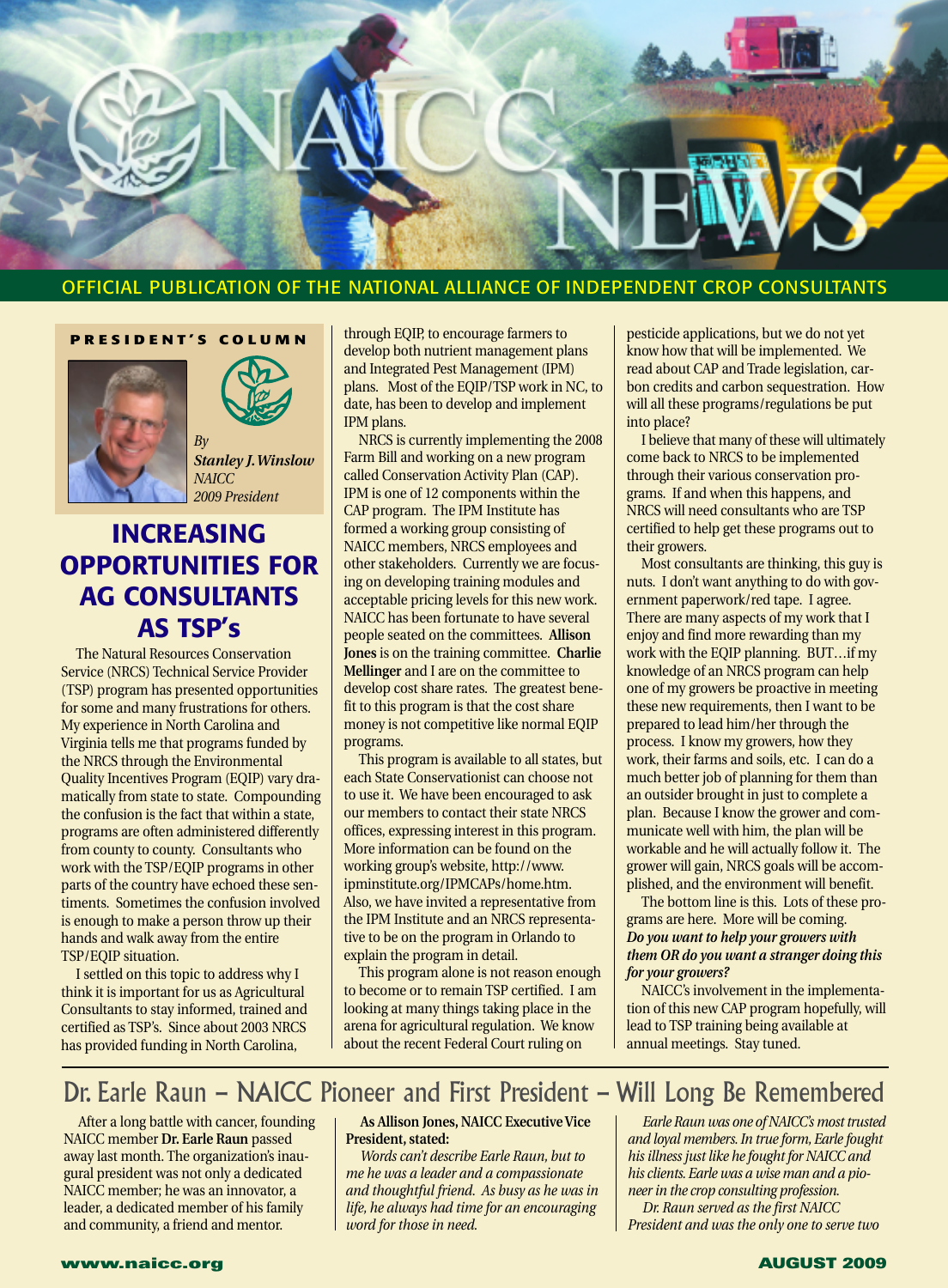*terms. He received the Service to NAICC award and also was rewarded with honorary membership in NAICC. He was key to NAICC's government relations program and represented the Alliance at many EPA and USDA meetings. Earle also was a key player in the development of NAICC's educational foundation.*

*Earle Raun was the backbone of NAICC, a friend to all and will truly be missed.*

#### **Orvin Bontrager had this to say about Earle:**

*I was impressed with Earle staying in the crop consulting profession well past the time when many would have retired. If one is enjoying what they are doing, then staying at that vocation, as Earle did, is an excellent role model.*

*Earle's ability to maintain a high integrity professional relationship with academia, industry, clients, and other crop consultants is something we all can strive to achieve.*

#### **And as co-founding father of NAICC, Grady Coburn paid tribute to Earle:**

*I realized in 1978 when Earle became NAICC's first president that he was the type of individual who could and would lay the foundation for the direction of our organization. I know no other person who believed in NAICC and its importance to U.S. Agriculture more than Earle Raun.*

*Hopefully, his legacy will live on through the Earle Raun Endowment Fund established at the University of Nebraska for their new Doctor of Plant Health Curriculum. I know I'll never forget him.*

Many others, no doubt, echo these sentiments and are invited to share their cards and letters of condolence with Georgia Raun, 3036 Prairie Road, Lincoln, NE 68506.

And to further one of the efforts Earle helped establish, an endowed fellowship for the DPH program at the University of Nebraska-Lincoln has been established in Earle's name.

FEAE collaborated with the University of

Nebraska Foundation to set up the fund, which pays tribute to Earle's contribution to NAICC and to the establishment of the DPH program at the university. Fellowships from the endowed fund will support DPH students at UNL.

Contributions may be made to the Earle Raun Doctor of Plant Health Endowed Fellowship Fund #10864 at the University of Nebraska Foundation (1010 Lincoln Mall, Suite 300, Lincoln, NE 68508). For more information on this fund, please contact Ann Bruntz, Development Officer for UNL-IANR at 402-458-1176.

Memorials can also be made in Earle's name to the National Alliance of Independent Crop Consultants for Agricultural Education Foundation, 349 East Nolley Drive, Collierville, TN 38017.

Please take a moment to remember Earle, his efforts and his leadership; we owe it to him to continue a legacy of leadership and commitment to American agriculture.

# **ipmPIPE - Are We Taking It For Granted?**

When Asian soybean rust was discovered late in 2004, there was a great sense of urgency to develop an advanced tracking mechanism to aid producers, consultants, industry and extension specialists in early detection of this very explosive disease in soybeans. In one of the most organized, rapid and efficient coordinated efforts that at least this consultant has ever seen, the ipmPIPE system was developed. Some not working in soybeans or other subsequently added crops to the ipmPIPE may not fully be aware of the significance and importance of this innovative concept.

ipmPIPE is an acronym for "Integrated Pest Management Pest Information Platform for Extension and education." The key word is IPM. I think back to my earliest college pest management classes and remember one fundamental of IPM that is a core value in our consulting profession:

*"Management implies a process by which information is collected and used to make good management decisions to reduce pest populations in a planned, coordinated way. IPM requires a more tolerant data collection management approach than traditional blanketed-application pesticide based programs."*

One can simply pull up the public ipmPIPE website and see how this system fits the textbook definition of IPM, and does so in a very innovative way. A coordinated framework of State Extension Specialists, Extension Agents and private individuals participate in an elaborate scouting and web-based reporting effort to help give early warning of the pest status.

*By Blaine Viator, Ph.D.*

It is important to realize that the ipmPIPE is more than just predictive modeling based on weather patterns. This is actual "ground-truthing" – something we all learned is of utmost importance in this age of precision agriculture.

For a disease (or any other pest for that matter) that migrates from south to north, north to south, east to west, etc., this is a valuable tool for those producing crops in potentially susceptible areas.

From discussing the ipmPIPE concept with many consultants in our membership, a majority told me that traditionally they relied on an "ad hoc" network, calling agronomists and consultants further to the south or north of them to warn of a pending pest problem heading their way. But many said they do not always think to pick up the phone or do not know anyone in an area that may be potentially harboring the pest.

Word of mouth is one thing; seeing the positive detections on a geographic map along with written commentary on the disease status in any given area is like a picture saying a thousand words.

The ipmPIPE began with Asian soybean rust, but new components have been added since its original implementation. Soybean aphid on soybean, cucurbit downy mildew, legume crop diseases and pecan nut case bearer on pecan are now also part of the ipmPIPE.

Potential components could be implemented in the future for tracking rust diseases in wheat (in preparation for the devastating strain of stem rust Ug99) and

southern corn rust, among other devastating pests that tend to migrate geographically.

One of my greatest concerns from discussions with soybean consultants further north is a potential sense of complacency. We were all told initially that soybean rust would wipe out our soybean crop, and much fear and panic arose. But human nature always makes us fear something we do not yet fully understand. In south Louisiana, we have dealt with soybean rust each and every year in our clients' crops, and have come to respect the explosiveness of this disease. Yes, to this date it has not devastated our crop in the Deep South, but we are also much more vigilant in disease prevention since ASR appeared.

Without the ipmPIPE, we may not have been so fortunate and likely would have suffered severe losses without warnings and intensive early detection. Many feel that Asian soybean rust will be a one-in-ten-year disease for the primary soybean growing areas of the country. That will most likely prove to be true. But what will happen on that one year when ASR explodes? Do we really want to be caught "with our pants down?"

Looking beyond soybean rust, one can see the value of this system for national security and food safety. Tracking potentially devastating plant pests that could wipe out our food supply, identification of bioterrorism organisms and even using tracking human diseases such as swine flu are all potential uses of this program.

Unfortunately, the funding for ipmPIPE is beginning to dry up and its future is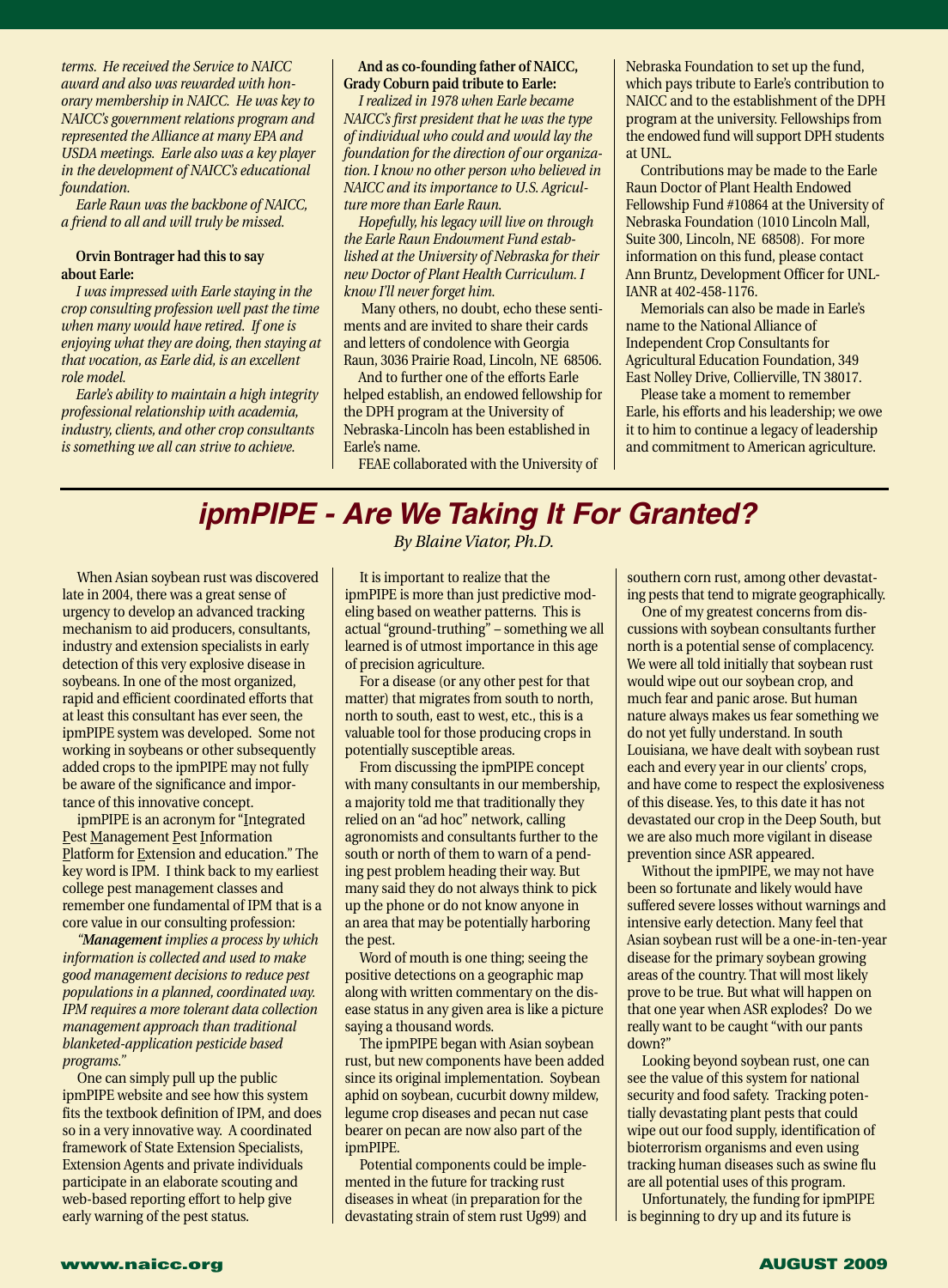threatened. There is no funding committed beyond this growing season. It will take us, the stakeholders, to make contact with those in our government in charge of project funding and budgets to reinforce the importance of this program to our growers and the non-farming general population.

We cannot let this project wither on the vine, only to witness soybean rust or some other plant pest wipe us out, and then realize that we should not have taken this tracking and reporting system for granted.

You can visit the soybean rust ipmPIPE site at http://sbr.ipmpipe.org/cgibin/sbr/public.cgi and the general ipmPIPE site at http://www.ipmpipe.org/.



## **Employee Retention through Employee Ownership**

Statistics show that Generation Y employees will stay at a job for an average of 18 months to four years…

This is causing company managers to be more creative and proactive to ensure retention of their best, most productive employees.

One of the most successful tools for increasing retention is employee engagement: helping employees to know they are making a difference within their jobs while having a voice in the company. Employee ownership is an option that has proved successful in fostering employee engagement.

This was the thought 18 years ago when Crop Quest, Inc., was formed. Founders of Crop Quest wanted to create a unique, service-based, customer-oriented crop consulting company that also had the best interest of all employees in mind. Employeeownership seemed to be the answer.

Ron O'Hanlon, Crop Quest president, stated "ESOP (Employee Stock Ownership Plan) was one of the ways to allow ownership by all employees, which was 67 at that time."

An ESOP is an employee benefit plan, similar in some ways to a profit-sharing plan. In an ESOP, a company sets up a trust

### *By Ron O'Hanlon, President, Crop Quest, Inc.*

fund into which it contributes new shares of its own stock or cash to buy existing shares. Company contributions to the trust are tax-deductible with certain limits, and shares in the trust are allocated to individual employee accounts. There are over 10,000 ESOPs in the U.S., covering 10 million employees.

"One of the reasons (in addition to employee-ownership) Crop Quest chose to establish themselves as an ESOP is due to the tremendous tax benefits since ESOPs do not pay federal tax. It also allows for ease of ownership succession when employees do leave. And it provides a tremendous retirement benefit since the ESOP actually owns the Crop Quest corporation," explained O'Hanlon.

Employee-ownership has been shown to deliver greater customer service since employees are the owners of the business. "It's not like working for someone else; you are working for yourself," O'Hanlon said. It is similar to owning and operating your own personal business but with a network of support and expertise to help you serve your customers the best way possible.

Being an employee-owned company also helps set the business apart – in customers'

eyes – from other companies in the industry. Research indicates that ESOP implementation results in more information sharing and increased communication and involvement in decision-making for employee-owners.

John Hecht, Crop Quest Special Division Manager, sees ESOPs as an unbeatable motivator. "The ESOP tends to keep employees motivated and working hard since they are the owners of the company, and their profitability is directly related to their efforts," stated Hecht.

With the current economic challenges facing our country, Crop Quest employeeowners have realized the real benefit of being an ESOP. Working with a company that offers incredible benefits, a flexible working schedule and the opportunity to improve professionally and personally is an asset not to be taken for granted. Crop Quest values its people – both employees and customers. That is why employee ownership is a perfect match for employee engagement and retention of top talent.

For more information on Crop Quest and how the ESOP works for them, email Ron O'Hanlon at rohanlon@cropquest.com.

### GLP – Good Laboratory Practices *or* Good Lord!!! Perfection? *By Denise Wright, GLP Coordinator/PFI, Pest Management Enterprises, Inc.*

I believe the majority of our NAICC member contract researchers (CRs) conduct GLP residue trials and I believe most do a great job of keeping up with the regulations that we must adhere to for compliance with 40 CFR, Part 160.

So…with that in mind, why do most of us (or at least a lot of us) dread a sponsor or third party facility inspection/records audit and/or EPA inspection? I would like to think the primary reason is that usually these inspections/audits occur during our

busiest time of the year (May-August) when we need to be doing what we do best (field research and documentation). However, we need to realize that these inspections/audits are usually conducted this time of the season so that the inspector or auditor can see

### **www.naicc.org AUGUST 2009**